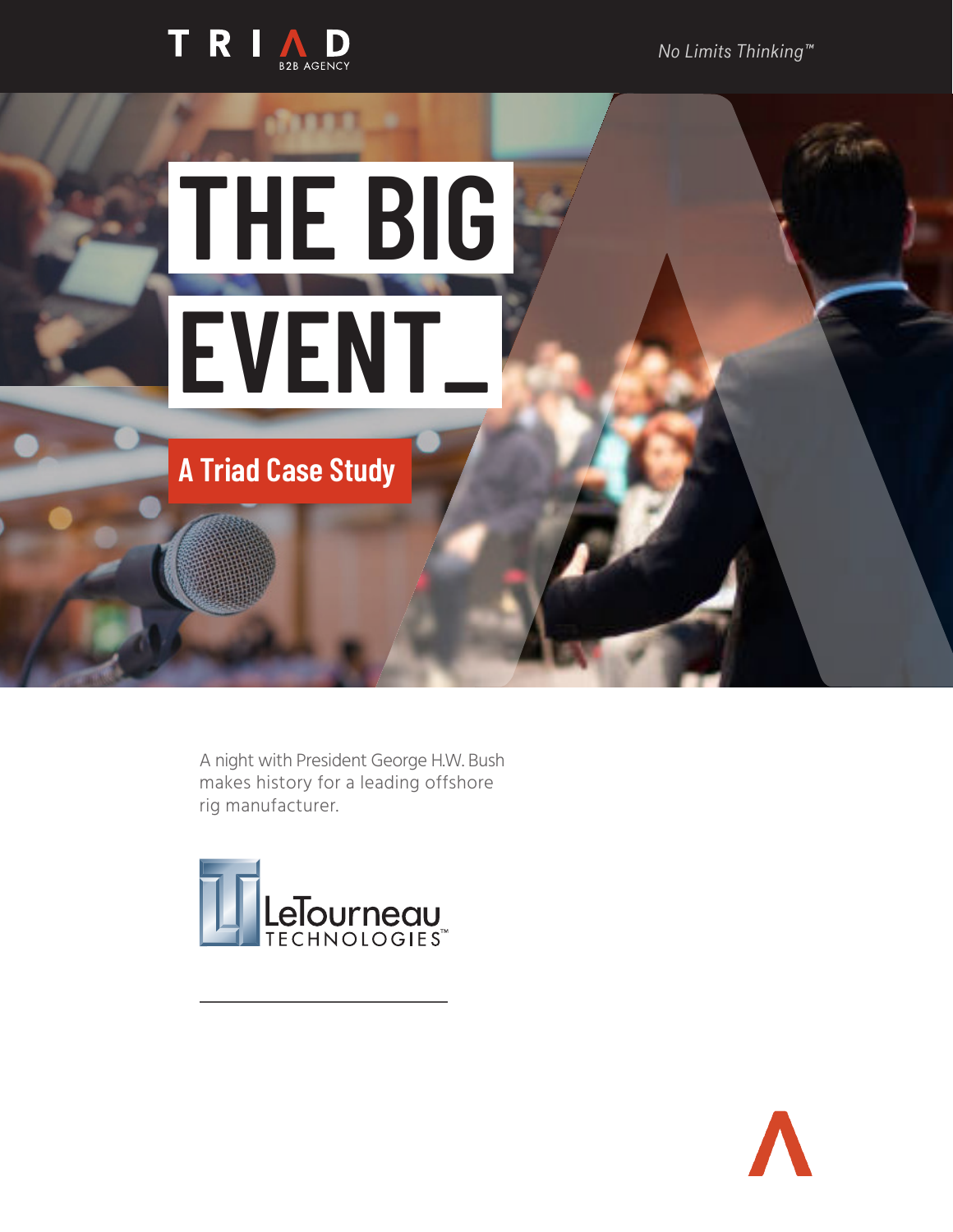# **Celebrating the World's First Jack-up Rig**

It was the 50th anniversary of the world's first jack-up rig, the Scorpion, and Triad had a plan to help LeTourneau Industries stage the event of the half-century.

#### **Challenge**

LeTourneau wanted to commemorate the 50th anniversary of the Scorpion during the OTC (Offshore Technology Conference) in Houston. Along with something to attract industry leaders to attend its private event, LeTourneau hoped to achieve industry-wide press coverage of the event at OTC.



#### **Insights**

Triad learned that LeTourneau had originally built the Scorpion for a young oil and gas entrepreneur named George H.W. Bush. Would the former president be interested in speaking at the event, without a speaker's fee?

## **Solution**

Triad chose a popular business venue in Houston, knowing that it was located only two blocks from the Bush residence. A letter was sent to the former president's personal secretary, inviting the President to speak at the event. A tentative "yes" was given by the former president, beginning a coordinated effort that occurred over several weeks.



## **Results**

Triad helped LeTourneau Industries stage an event for the ages. The event, headlined by President Bush, attracted top leaders throughout the oil and gas industry, and resulted in extensive press coverage during OTC. One LeTorneau prospect, who enjoyed attending the event and got to meet the President personally, placed an order for seven new jack-up rigs the following day.